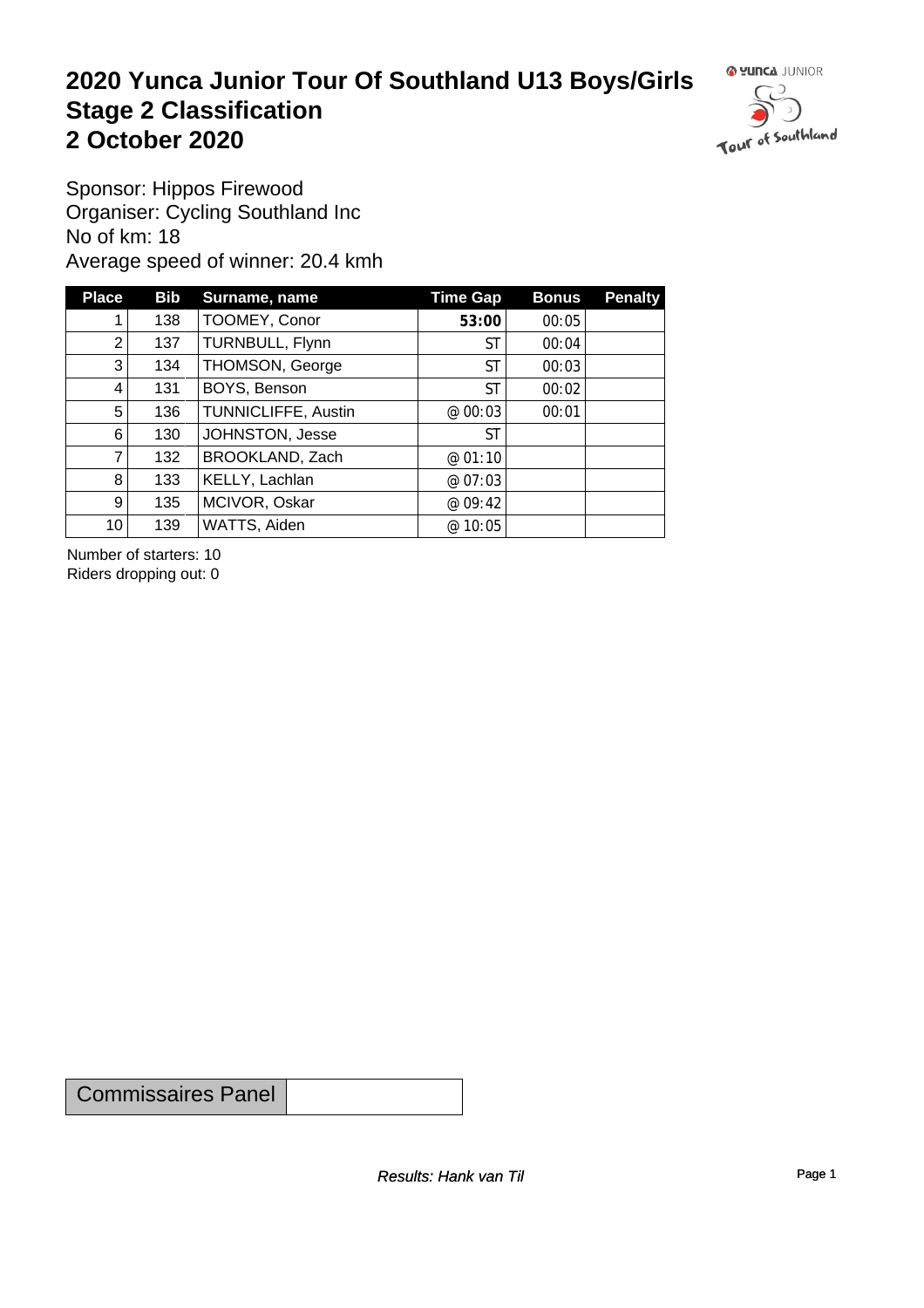## **2020 Yunca Junior Tour Of Southland U13 Boys/Girls General Classification (Stage 2)**<br>
2 October 2020 **2 October 2020**

 $\circ$ 

Organiser: Cycling Southland Inc

| <b>Place</b> | Bib | Surname, name          | <b>Time Gap</b> |
|--------------|-----|------------------------|-----------------|
|              | 137 | TURNBULL, Flynn        | 1:34:59         |
| 2            | 138 | TOOMEY, Conor          | @ 00:49         |
| 3            | 134 | <b>THOMSON, George</b> | @00:54          |
| 4            | 136 | TUNNICLIFFE, Austin    | @00:55          |
| 5            | 131 | BOYS, Benson           | @01:55          |
| 6            | 130 | JOHNSTON, Jesse        | ST              |
| 7            | 132 | BROOKLAND, Zach        | @08:34          |
| 8            | 133 | KELLY, Lachlan         | @17:41          |
| 9            | 139 | WATTS, Aiden           | @20:06          |
| 10           | 135 | MCIVOR, Oskar          | @20:07          |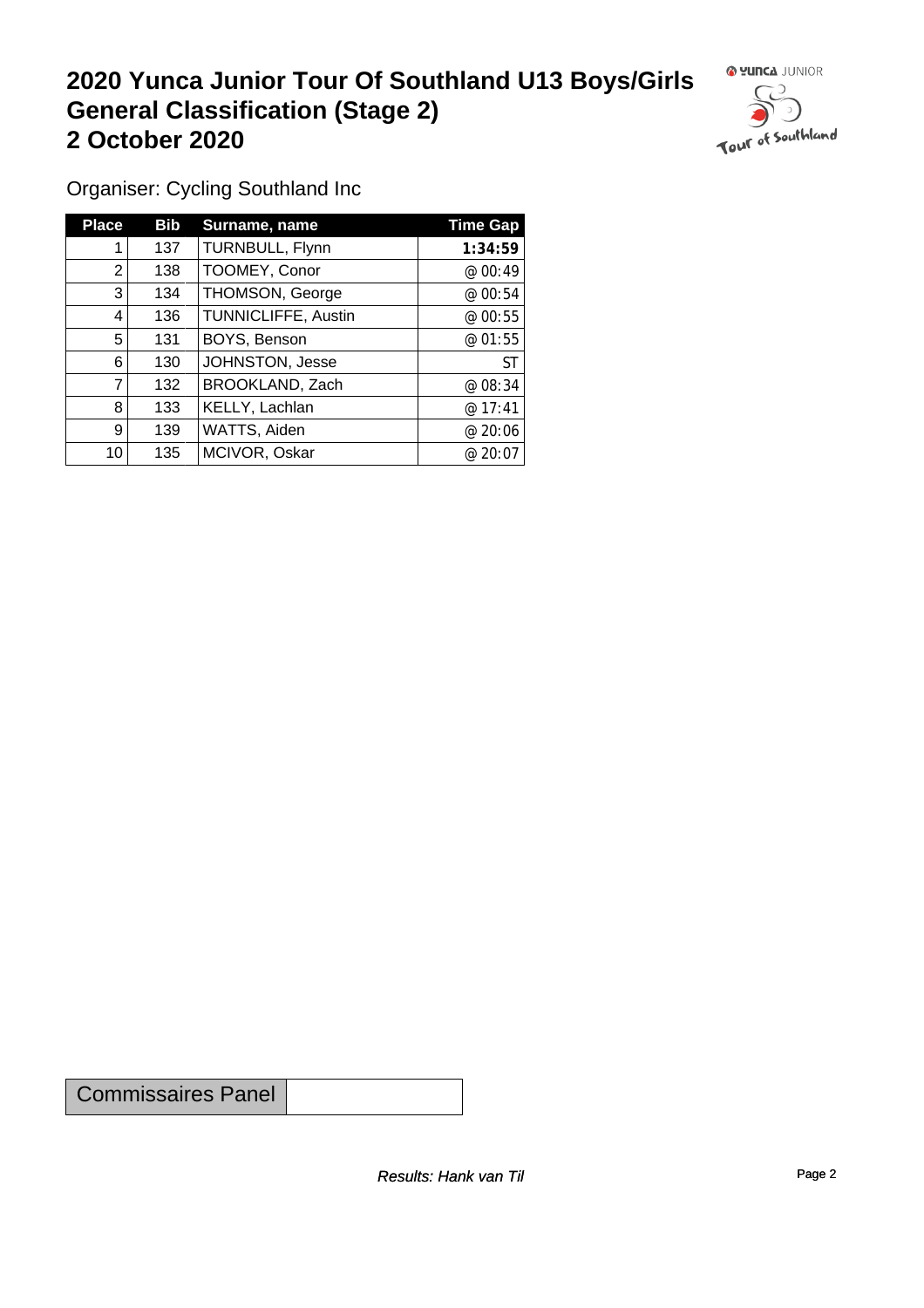### **2020 Yunca Junior Tour Of Southland U13 Boys/Girls Sprint Classification (Stage 2) 2 October 2020**



Organiser: Cycling Southland Inc

| <b>Place</b> |     | <b>Bib</b> Surname, name   | <b>Points</b> |
|--------------|-----|----------------------------|---------------|
|              | 137 | TURNBULL, Flynn            |               |
|              | 133 | KELLY, Lachlan             |               |
| 3            | 136 | <b>TUNNICLIFFE, Austin</b> |               |
|              | 134 | THOMSON, George            |               |
| 5            | 131 | BOYS, Benson               |               |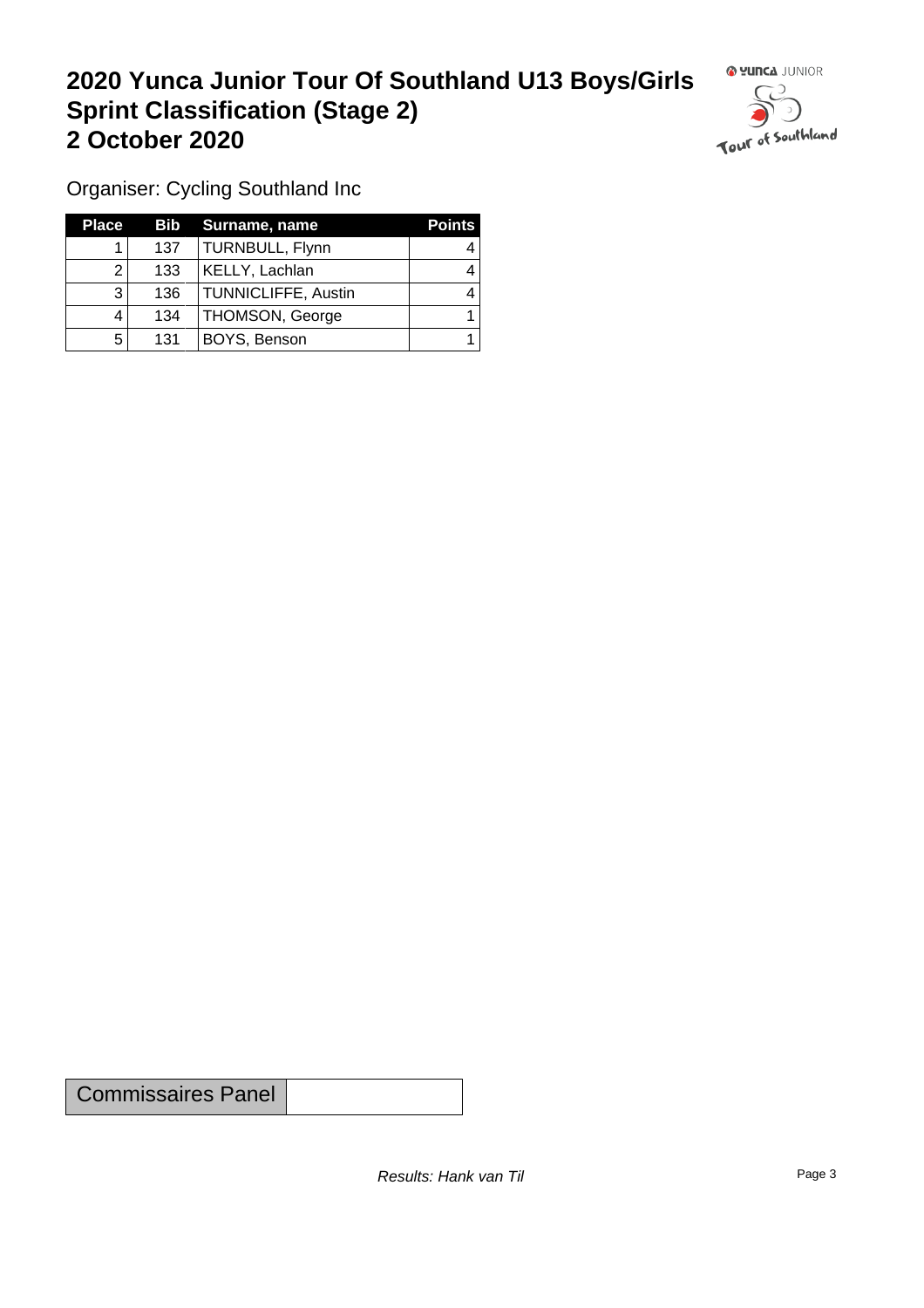### **2020 Yunca Junior Tour Of Southland U13 Boys/Girls KOM Classification (Stage 2) 2 October 2020**



Organiser: Cycling Southland Inc

| Place |     | Bib Surname, name          | <b>Points</b> |
|-------|-----|----------------------------|---------------|
|       | 137 | TURNBULL, Flynn            |               |
|       | 134 | <b>THOMSON, George</b>     | b             |
|       | 136 | <b>TUNNICLIFFE, Austin</b> |               |
|       | 131 | BOYS, Benson               |               |